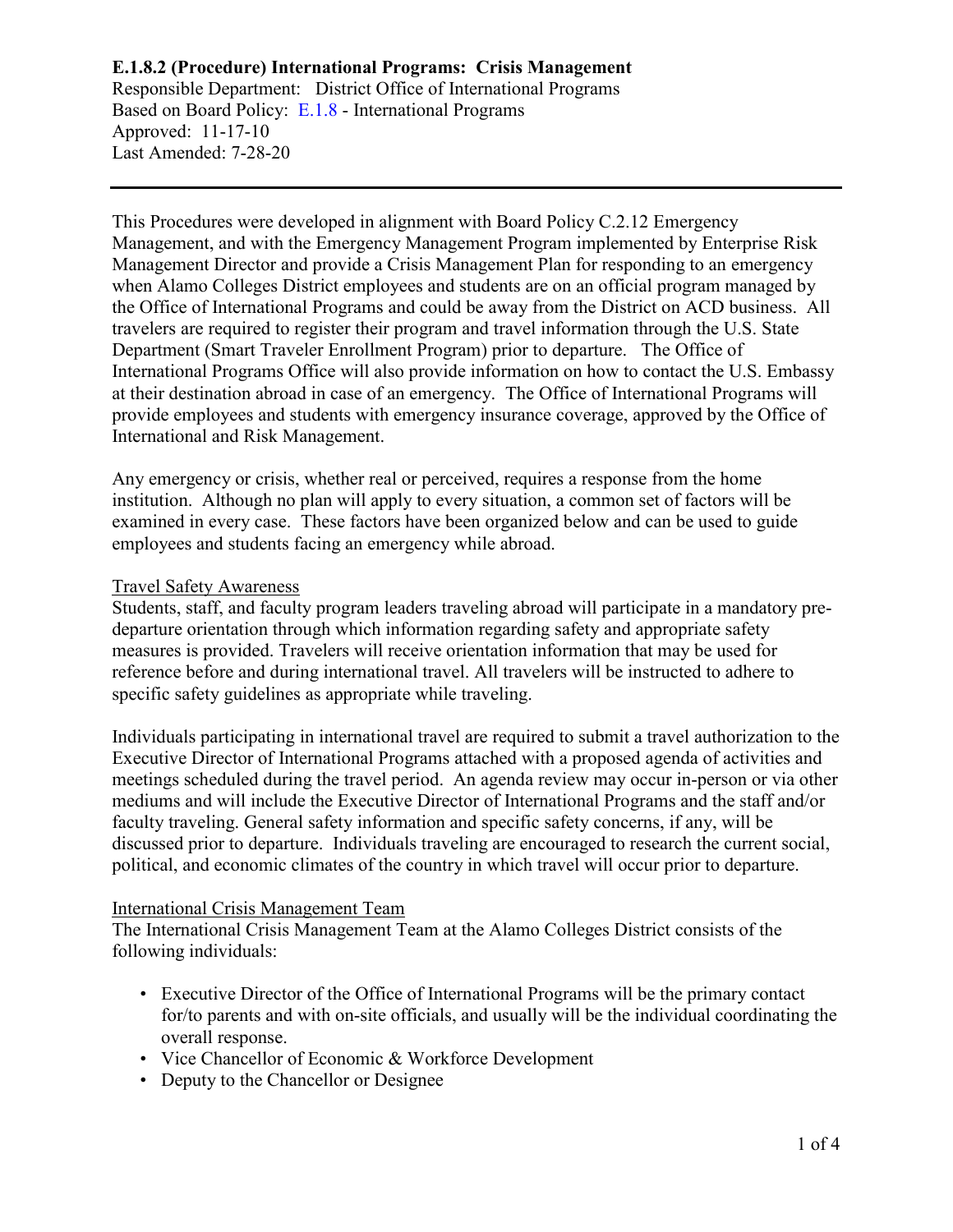# **E.1.8.2 (Procedure) International Programs: Crisis Management**

Responsible Department: District Office of International Programs Based on Board Policy: [E.1.8](https://www.alamo.edu/siteassets/district/about-us/leadership/board-of-trustees/policies-pdfs/section-e/e.1.8-policy.pdf) - International Programs Approved: 11-17-10 Last Amended: 7-28-20

- Associate Vice Chancellor of Communications and Engagement will act as the official spokesperson to media sources.
- Chief of Police
- General Counsel
- Risk Management
- And other departments as indicated by the District's Emergency Management Program such as: Facilities and Purchasing Departments as needed

## Conditions Requiring Crisis Management

Conditions requiring Crisis Management include, but are not limited to the following and are applicable with regard to all persons traveling abroad on Alamo Colleges District business or an approved Alamo Colleges District program.

- Serious illness, injury, or death of a program participant
- Decline in mental or emotional health
- Occurrence of a crime
- Arrest for or accusation of a crime
- Missing or lost participant
- Critical in-country event, uprising, or disaster
- Personal conduct issues at the discretion of the faculty leader, the Executive Director of International Programs, or the Vice President of Student Success at the appropriate College
- Serious illness or death of a family member

## Actions to be Taken in the Event of a Crisis:

In the event of an emergency, the Emergency Management principles set forth on Board Policy C.2.12 and the guidelines established by the Emergency Operations Plan, EOP will apply. It is the priority of the Office of International Programs and the Alamo Colleges District to promptly and effectively resolve the matter by providing accurate information, instruction, and assistance to students, faculty, and/or staff to ensure their safety and well-being. Actions may vary depending on the situation, but will involve one or more of the following reactions, as deemed appropriate by the Crisis Management Team.

- On-site personnel (Incident Commander in terms of the EOP) will assess the situation and contact the Executive Director of International Programs and Program Coordinator
- On-site personnel will contact the appropriate local authorities (i.e. police, U.S. Embassy, medical personnel) Executive Director will contact the necessary emergency contact person(s)
- Executive Director will contact the appropriate Alamo Colleges District Crisis Management Team members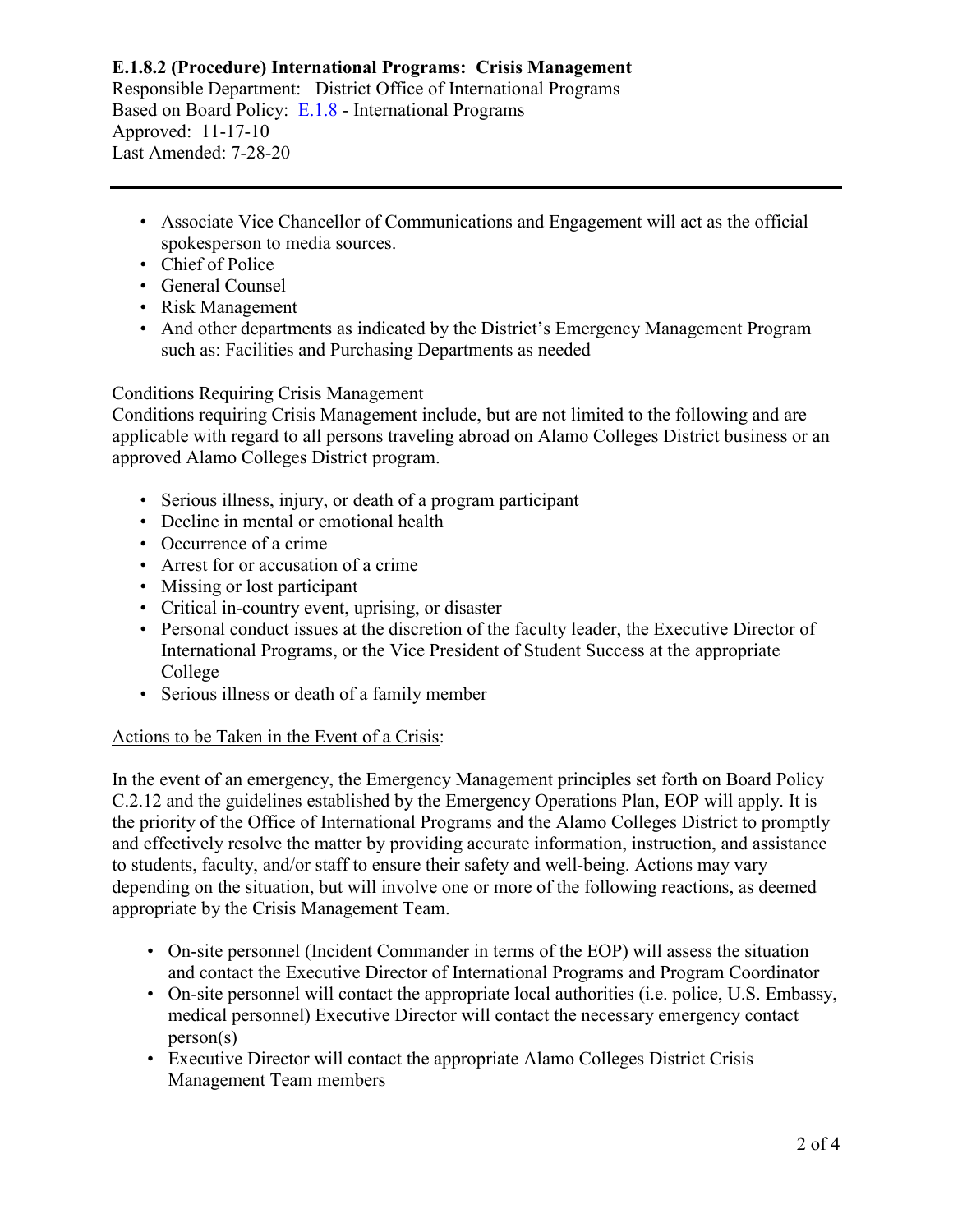## **E.1.8.2 (Procedure) International Programs: Crisis Management** Responsible Department: District Office of International Programs Based on Board Policy: [E.1.8](https://www.alamo.edu/siteassets/district/about-us/leadership/board-of-trustees/policies-pdfs/section-e/e.1.8-policy.pdf) - International Programs Approved: 11-17-10 Last Amended: 7-28-20

- Executive Director will relay the appropriate information for action to on-site Alamo Colleges District personnel
- The appropriate Alamo Colleges District staff will travel to location (if necessary)
- The appropriate emergency contact person will travel to location (if necessary)
- Executive Director will meet with Alamo Colleges District Office of Legal Services
- Program participant will return to U.S.
- Counseling Services may be responsible for coordinating psychological counseling, emotional support and spiritual referral to students in need of assistance as a result of the incident.

## Release of Information During a Crisis

In all crisis situations, the Executive Director of International Programs will consult with the Associate Vice Chancellor for Communications and Engagement to determine appropriate releases of information to the media as dictated by Board Procedures E.1.8.4 and Board Policy C.4.1

Where warranted, the Executive Director will contact the Alamo Colleges District Police Department regarding the crisis situation. The Office of Legal Services may also receive communication concerning the crisis. As appropriate, the Associate Vice Chancellor for Communications and Engagement will apprise the Executive Leadership Team of the situation. All crisis situations involving Alamo Colleges District international students and or Faculty or Staff will be resolved in collaboration with the appropriate college when applicable.

The Office of International Programs and participants will observe, FERPA regulations and guidelines as relates to information shared and/or released during crisis situations. Additionally, the Office of International Programs will comply with all the Department of State or Department of Homeland Security regulations pertaining to the reporting of incidents for students attending the Alamo Colleges District under certain visas.

## Situations Requiring Unique Action:

Crisis situations which may occur and require unique action will be carefully considered by the Office of International Programs. If necessary, Alamo Colleges District will advance funds to cover emergency costs. Such expenses are ultimately the responsibility of the student.

• Situations which may occur include, but are not limited to serious illness, injury, or emotional or psychological decline – The Executive Director will consult with a certified mental health professional who will contact and evaluate the participant. Death or illness of family member – The Executive Director of International Programs, in consultation with and the support of the Crisis Management Team, will provide assistance in contacting the program participant and coordinating their return to the U.S.